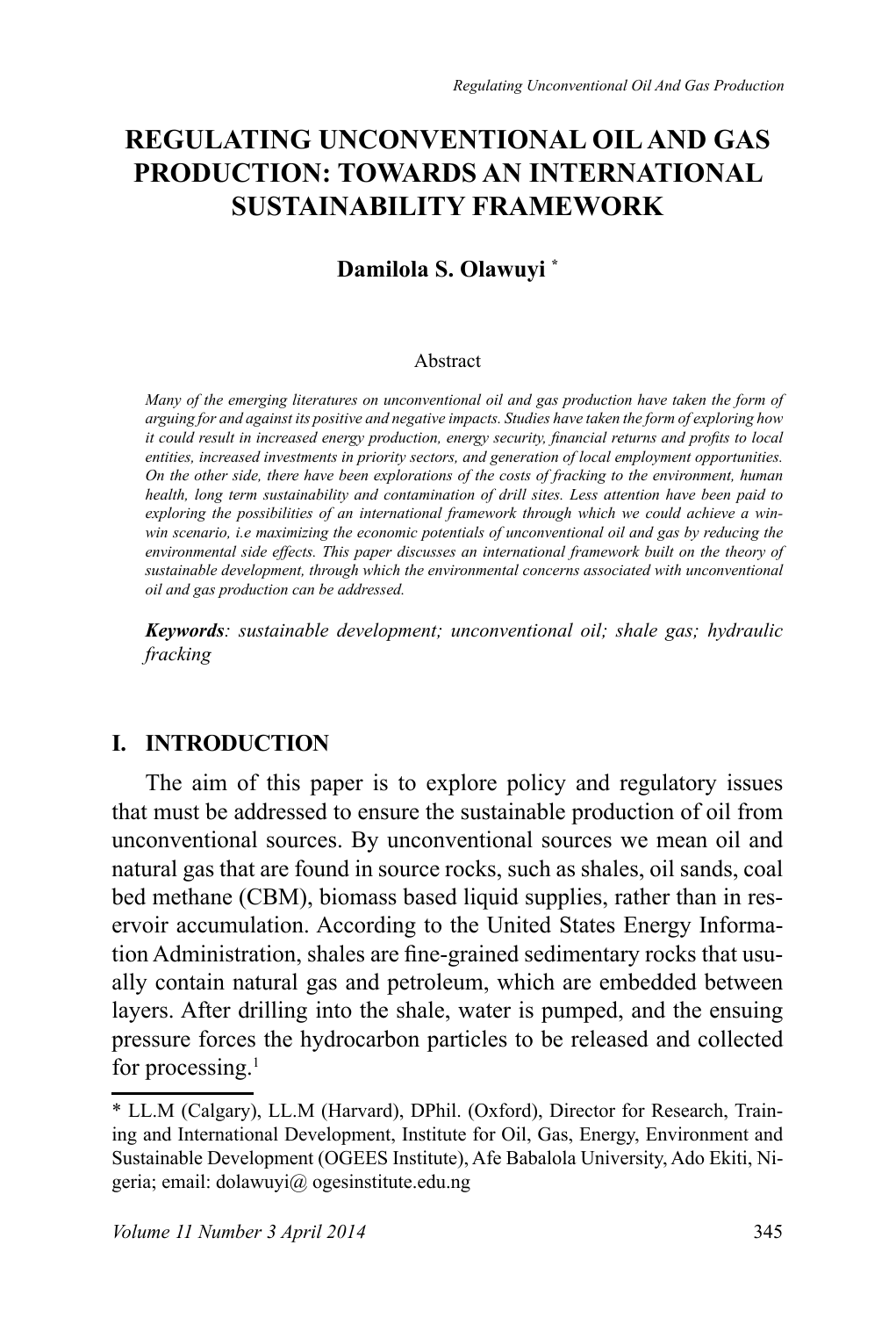#### *Jurnal Hukum Internasional*

More than ever before, the economic potentials and promise of unconventional oil and gas production and its likely impacts on global energy supply and demand have been subjects of increased attention. According to the International Energy Agency (IEA), unconventional gas will account for nearly half of the increase in global gas production to 2035, with most of the increase coming from the United States and Australia.<sup>2</sup> Unconventional gas production can result in massive expansions of energy production, increased economic activity and job opportunities for local communities. It could also diversify global trends in energy supply and demand, putting pressure on conventional gas suppliers and altering demand and supply trends and traditional pricing mechanisms<sup>3</sup>

Governments and multinational oil companies are therefore increasingly investing in unconventional oil sources due to the increased scarcity of conventional oil and the higher cost of conventional oil production. Most recently, Shell signed a \$10billion shale gas deal with Ukraine – the biggest contract yet in Europe. Similarly, China, India and Indonesia are considered as potential Asian giants in shale gas resources. According to the Indonesian Ministry of Energy and Mineral Resources, Indonesia has potential shale gas resources of 574 trillion cubic feet (tcf) in Sumatra Island, (233 tcf); Kalimantan Island ( 194 tcf); Papua Island, (90 tcf); Java Island (48 tcf); and in other locations  $(9 \text{ tcf.})^{4}$ 

<sup>&</sup>lt;sup>1</sup> United States Energy Information Administration, "What is shale gas and why is it important" <http://www.eia.gov/energy\_in\_brief/article/about\_shale\_gas.cfm> accessed 12 May 2013.

<sup>&</sup>lt;sup>2</sup> Oil shale deposits in the United States alone constitute 62% of world resources. See WORLD ENERGY OUTLOOK 2012 FACTSHEET, *How Will Global Energy Markets Evolve to 2035?* <http://www.worldenergyoutlook.org/media/weowebsite/2012/ factsheets.pdf> accessed 12 May 2013.

<sup>&</sup>lt;sup>3</sup> Jakarta Globe, "Shale Gas Could Be the Next Big Thing, BCG Says"

<sup>&</sup>lt;http://www.thejakartaglobe.com/business/shale-gas-could-be-the-next-big-thingbcg-says/> accessed 12 May 2013

<sup>4</sup>There are also enormous shale gas potentials in Africa. For example, the World Bank has recently agreed to help jump start the implementation of Malawi's \$84.7 million Energy Sector Support Project, designed to also identifying alternative energy sources such as shale gas production. African countries such as South Africa, Morocco, Algeria, Tunisia, Libya, and Egypt are among the top African countries that have designed *Alternative Energy Programs* aimed at unearthing new sources of energy.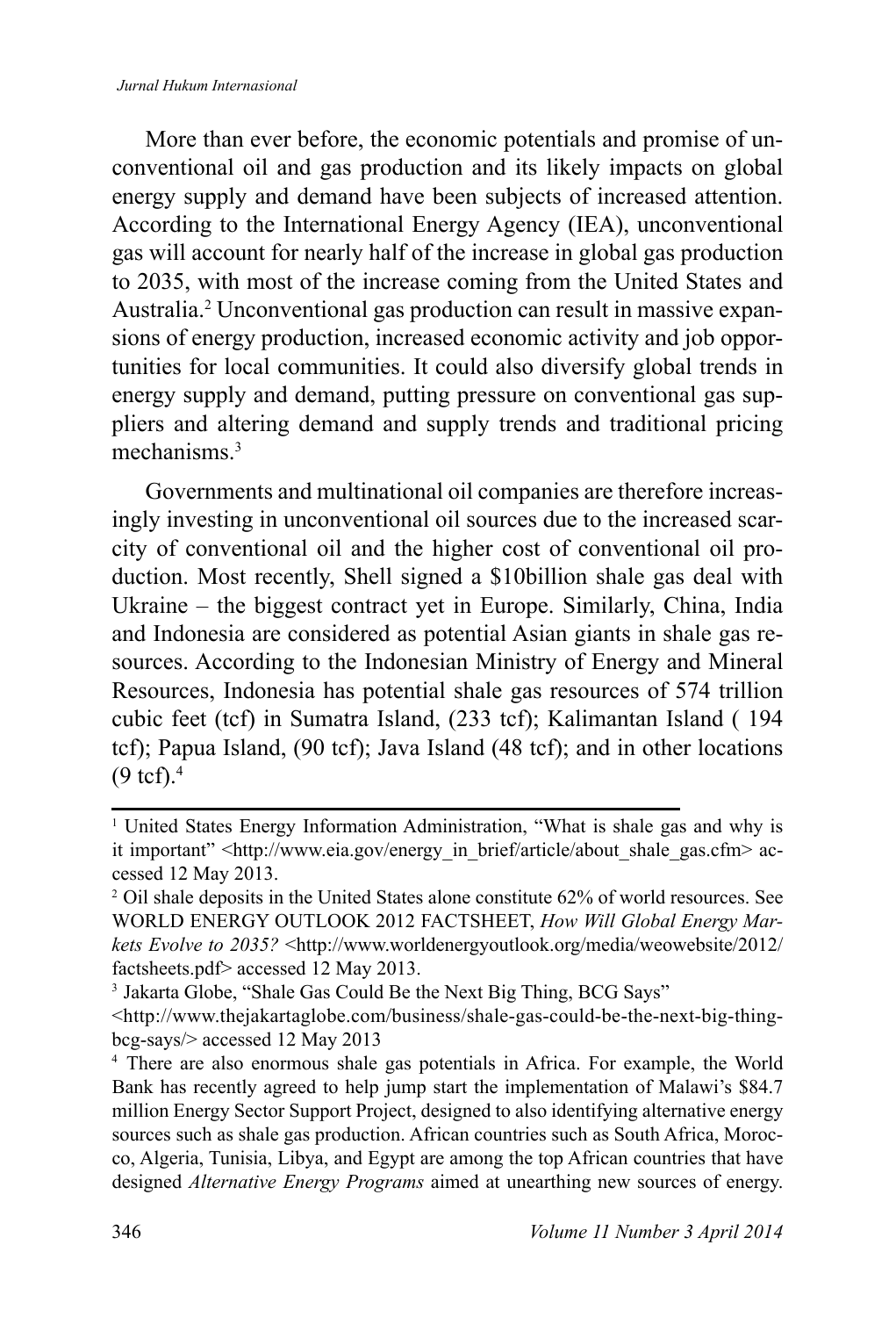Despite these potentials and promises however, the unconventional gas business is still a subject of controversies in many countries. While the United States and Canada are already taking the lead in the shale gas boom, a greater part of Europe and Asia continue to view shale gas production with skepticism, particularly by asking questions on the quality and environmental sustainability of this resource.<sup>5</sup> While proponents of unconventional oil and gas point to the enormous economic potentials and benefits of exploring huge reserves of gas and oil that were previously prohibitively difficult to reach. Environmental advocates raise concerns about the adverse environmental implications of the multi-stage hydraulic fracturing technology through which shale gas is explored. For example, France, which is estimated to be have one of Europe's largest deposit of shale gas at 180 trillion cubic feet, has

The Government of South Africa has finalized plans to issue shale gas exploration licenses in the first quarter of 2014. Several companies have already submitted work plans aimed at exploring for shale gas using hydraulic fracturing in the Karoo region. Falcon Oil & Gas Ltd, Shell, Sunset Energy and The Sasol/Chesapeake/Statoil JV are some of the early entrant into the shale gas market in South Africa. Falcon obtained an 11,600-mi2 (30,000-km2) Technical Cooperation Permit (TCP) along the southern edge of the Karoo Basin; while Shell obtained 71,400-mi2 (185,000-km2) TCP surrounding the Falcon area. Similarly, Sunset Energy holds a 1,780 mi2 (4,600-km2) TCP to the west of Falcon; while the Sasol/Chesapeake/Statoil JV TCP hold a permit covering 34,000-mi2 (88,000-km2) in the north of Shell and the Anglo Coal TCP cover an application area of 19,300 mi2 (50,000-km2) to the east of Shell's TPC. See POTENSI ENERGI, "Potensi shale gas Indonesia capai 574 Tcf" <http://industri. kontan.co.id/news/potensi-shale-gas-indonesia-capai-574-tcf> accessed 12 May 2013; also U.S. Geological Survey, *An Estimate of Undiscovered Conventional Oil and Gas Resources of the World, 2012*, Fact Sheet 2012-3028, March 2012; U.S. Geological Survey, *Assessment of Potential Additions to Conventional Oil and Gas Resources of the World (Outside the United States) from Reserve Growth, 2012*, Fact Sheet 2012- 3052, April 2012. For a table containing the top ten countries in Shale gas reserves, see United States Energy Information Administration, "Technically Recoverable Shale Oil and Shale Gas Resources: An Assessment of 137 Shale Formations in 41 Countries Outside the United States" <http://www.eia.gov/analysis/studies/worldshalegas/> accessed 12 May 2013.

<sup>&</sup>lt;sup>5</sup> For example, as of 2013, there have been no commercial production of shale gas and coal bed methane (CBM) in Indonesia. See F Geny, 'Can Unconventional Gas be a Game Changer in European Gas Markets' (Oxford Energy Institute 20120); see also N Altun, C Hiçyilmaz, J Hwang, A Suat Bağci, & M Kök, 'Oil Shales in the World and Turkey; Reserves, Current Situation and Future Prospects: A Review' (Estonian Academy Publishers 2006 ) 23 (3): 211–227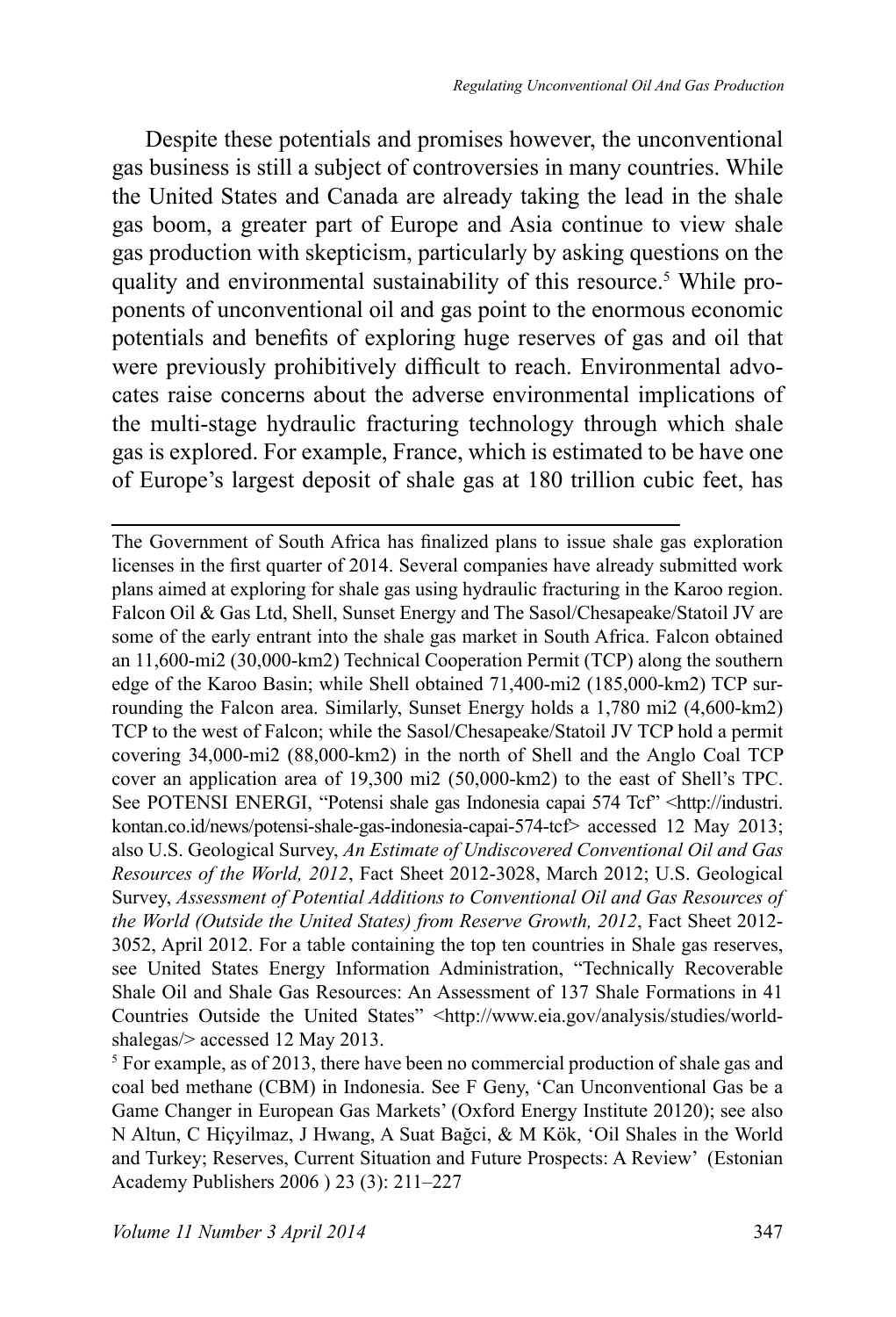#### *Jurnal Hukum Internasional*

already banned the procedure.<sup>6</sup> Environmental concerns include issues of contamination of ground water, depletion of fresh water, risks to air quality, the migration of gases and hydraulic fracturing chemicals to the surface, subsurface trespass, performance assurance of multistage hydraulic fracking and the effects of activities on landscape.<sup>7</sup> In South Africa, prospective shale gas exploration in Karoo region has been met with large protests and resistance due to the perceived environmental problems associated with production technologies and processes.<sup>8</sup> These questions remain unanswered and have even resulted in litigation in some countries. $9$ 

To address these concerns, there is a need for robust international policies and regulatory frameworks that could provide uniform guidelines on sustainable shale gas production. This paper examines some of the legal and sustainability challenges that arise with shale gas exploration. This paper is divided into four parts, this introduction being the first. Part two examines the legal and sustainability issues in horizontal multi-stage fracking activities. Part three explores the prospects of an international approach that sets out detailed procedures and practices

<sup>6</sup>Shale Gas Europe, "France" (2012) <http://www.shalegas-europe.eu/en/index.php/ resources/shale-opportunities-in-europe/france> accessed 12 May 2013. See also A Lund, ' Europe, the New Frontier in Shale Gas Rush' (Financial Tines, 7 March 2010). <sup>7</sup>See Keith Luft et al., 'Regulatory and Liability Issues in Horizontal Multi-Stage Fracturing' (2012), 50 Alberta Law Review 403; see also Environmental Protection Agency, "Draft Plan to Study the Potential Impacts of Hydraulic Fracturing on Drinking Water Resources (2012); see also T Colborn, C Kwiatkowski, K Schultz, K. and M Bachran, 'Natural Gas Operations from a Public Health Perspective' (2011) 17 (5) Human and Ecological Risk Assessment 1039-1056; S Osborn, A Vengosh, N Warner, and R Jackson, 'Methane Contamination of Drinking Water Accompanying Gas-Well Drilling and Hydraulic Fracturing' (2011) *Proceedings of the National Academy of Sciences* 108 (20): 8172-8176.

<sup>8</sup>Karoospace, "Fracking the Karoo-The People Say No" <http://karoospace.co.za/ karoo-space-magazine/talking-point/100-fracking-the-karoo-the-people-say-no> accessed 12 March 2013.

<sup>9</sup> For example in the recent Canadian case of *Ernst V Encana Corp.* (amended statement of claim filed on 21 April 2011), Ms. Jessica Ernst alleges that her water supply was contaminated as a result of fracking operations by Encana. She claims that her water is now so contaminated that it can be lit on fire. As of today, judgement has not been given. See also *Cross Alta Gas Storage and Services v Bonavista Energy Trust* (11 January 2011) Calgary 0901-15314.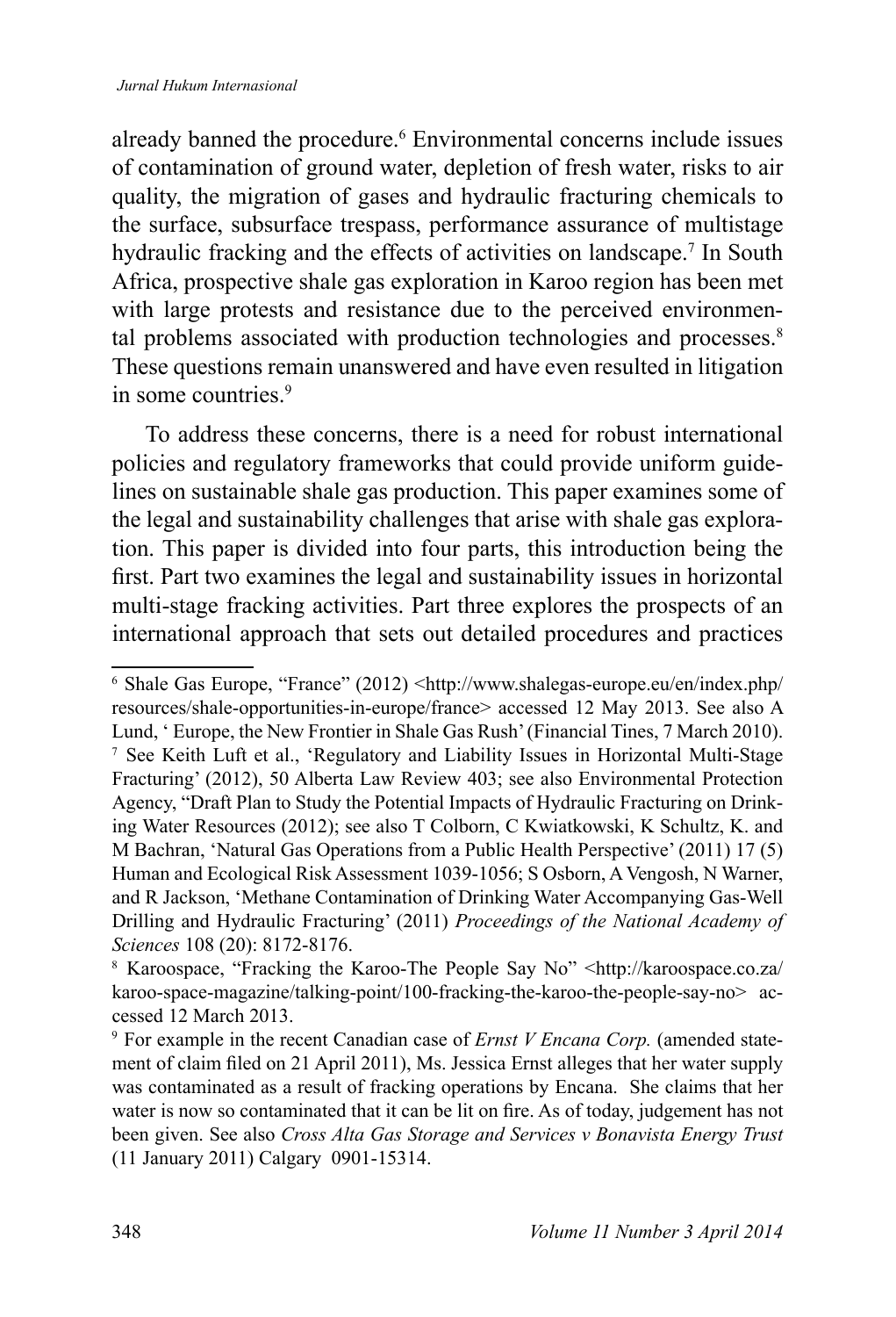to mitigate the environmental concerns associated with shale gas production, particularly how to ensure that shale gas production do not compromise public health and safety. The paper concludes in part four.

#### **II. LEGAL AND SUSTAINABLE DEVELOPMENT ISSUES IN HY-DRAULIC FRACKING**

Hydraulic fracturing is a mechanical process, which involves the use of pressurized liquid to fracture rock layers so as to increase the permeability of the rocks and to increase the amount of gas produced from the rocks. It is a technique used to release natural gas including shale gas, tight gas, coal bed methane and coal seam gas, petroleum, or other substances for extraction.10 Hydraulic fracturing creates fractures from a wellbore drilled into reservoir rock formations. In the case of *Coastal Oil & Gas Corp. V Garza Energy Trust*, the Texas Supreme Court describes it as follows:

Fracking is done by pumping fluid down a well at high pressure so that it is forced out into formation. The pressure creates cracks in the rock that propagate along the azimuth of natural fault lines in an elongated elliptical pattern in opposite directions from the well. Behind the fluid comes a slurry containing small granules called proppants-sand, ceramic beads, or bauxite are used that lodge themselves in the cracks, propping them open against the enormous subsurface pressure that would force them shut as soon as the fluid was gone. The fluid is then drained, leaving the cracks open for gas or oil to flow to the wellbore.<sup>11</sup>

The first experimental use of hydraulic fracturing was in 1947 and its first commercial success was with Stanolind Oil in 1949.<sup>12</sup> Since

<sup>&</sup>lt;sup>10</sup> H Williams & C Meyers, *Manual of Oil and Gas Terms* (Lexis Nexis 2009).

 $11$  (2008) C268 S.W 3d 1, 6-7, The United States Environmental Protection Agency also defines it as a temporary and intermittent process in which fluids are injected underground at high pressures to create fractures in the coals seam that enhance the recovery of methane gas by creating pathways for the gas to flow to the surface. See (2000) 65 Fed. Reg. 2889, 2892. See also *Legal Environmental Assistance Foundation Inc. V U.S Environmental Protection Agency* 276 F. 3d 1253, 1256.

<sup>&</sup>lt;sup>12</sup> C Montgomery and M Smith, 'Hydraulic Fracturing: History of an Enduring Technology' (2010) <http://www.spe.org/jpt/print/archives/2010/12/10Hydraulic.pdf> accessed 12 May 2013.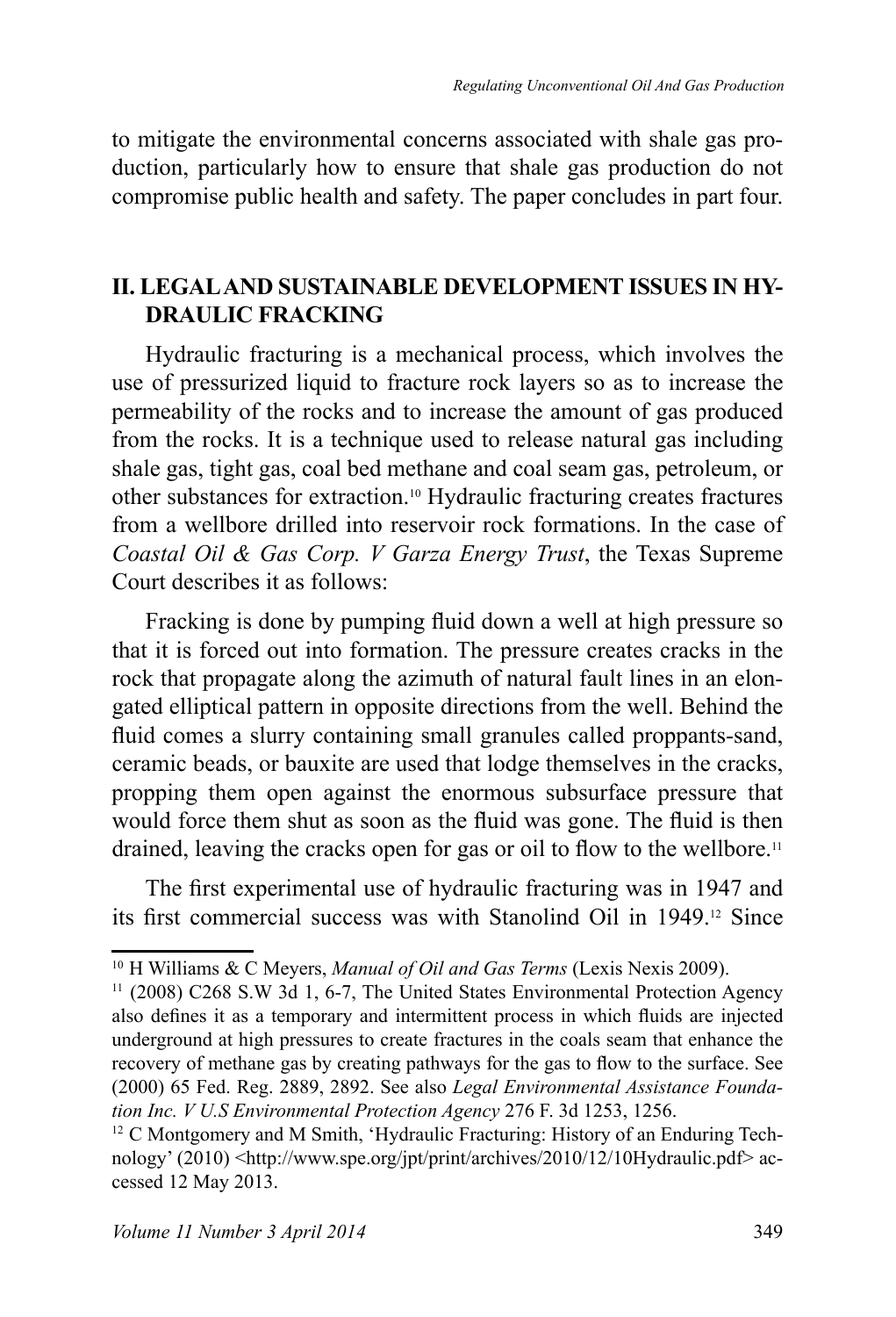then, it has become a popular mechanical process for extracting unconventional oil and gas from hitherto hard to reach source rocks. As of 2012, it is estimated that close 2.5 million fracture operations have been performed worldwide, more than one million of them in the United States; and that 65% of all new oil and gas wells worldwide were being hydraulically fractured.13 Proponents of hydraulic fracturing point to the economic benefits of tapping from vast amounts of formerly inaccessible reserves of gas and oil .

In the US for instance, it has been credited for massive economic resurgence and a geometric expansion of energy production. Opponents point to potential environmental impacts, including contamination of ground water, depletion of fresh water, risks to air quality, the migration of gases and hydraulic fracturing chemicals to the surface, subsurface trespass, performance assurance of multistage hydraulic fracking and the effects of activities on landscape. Air pollution from hydraulic fracturing are related to CO2 and methane leaks originating from wells. Studies show that 3.6% to 7.9% of the methane from shale-gas production escapes to the atmosphere in venting and leaks over the lifetime of a well <sup>14</sup>

There have also been concerns on groundwater methane contamination.15 According to a 2011 study, there is increased evidence of natural gas (methane) migration into freshwater zones due to methane con-

<sup>&</sup>lt;sup>13</sup> G King, 'Hydraulic Fracturing 101: What Every Representative, Environmentalist, Regulator, Reporter, Investor, University Researcher, Neighbour and Engineer Should Know about Estimating Frac Risk and Improving Frac Performance in Unconventional gas and Oil Wells (2012) A Paper presented at the SPE Hydraulic Fracturing Technology Conference held in The Woodlands, Texas on 6-8 February 2012. See also EIA, 'World Shale Gas Resources: An Initial Assessment' (2011).

<sup>&</sup>lt;sup>14</sup> A Mazzoldi, A Rinaldi, A Borgia, & J Rutqvist, 'Induced Seismicity within Geological Carbon Sequestration Projects: Maximum Earthquake Magnitude and Leakage Potential from Undetected Faults. (2012) 10 (1) International Journal of Greenhouse Gas Control 434-442.

<sup>&</sup>lt;sup>15</sup> R Jackson, S Osborn, A Vengosh, A. and N Warner, 'Reply to Davies: Hydraulic Fracturing Remains a Possible Mechanism for Observed Methane Contamination of Drinking Water. (2011) *Proceedings of the National Academy of Sciences* 108 (43): E872.; ee R Davies, 'Methane Contamination of Drinking Water Caused by Hydraulic Fracturing remains unproven. (2011) *Proceedings of the National Academy of Sciences* 108 (43): E871.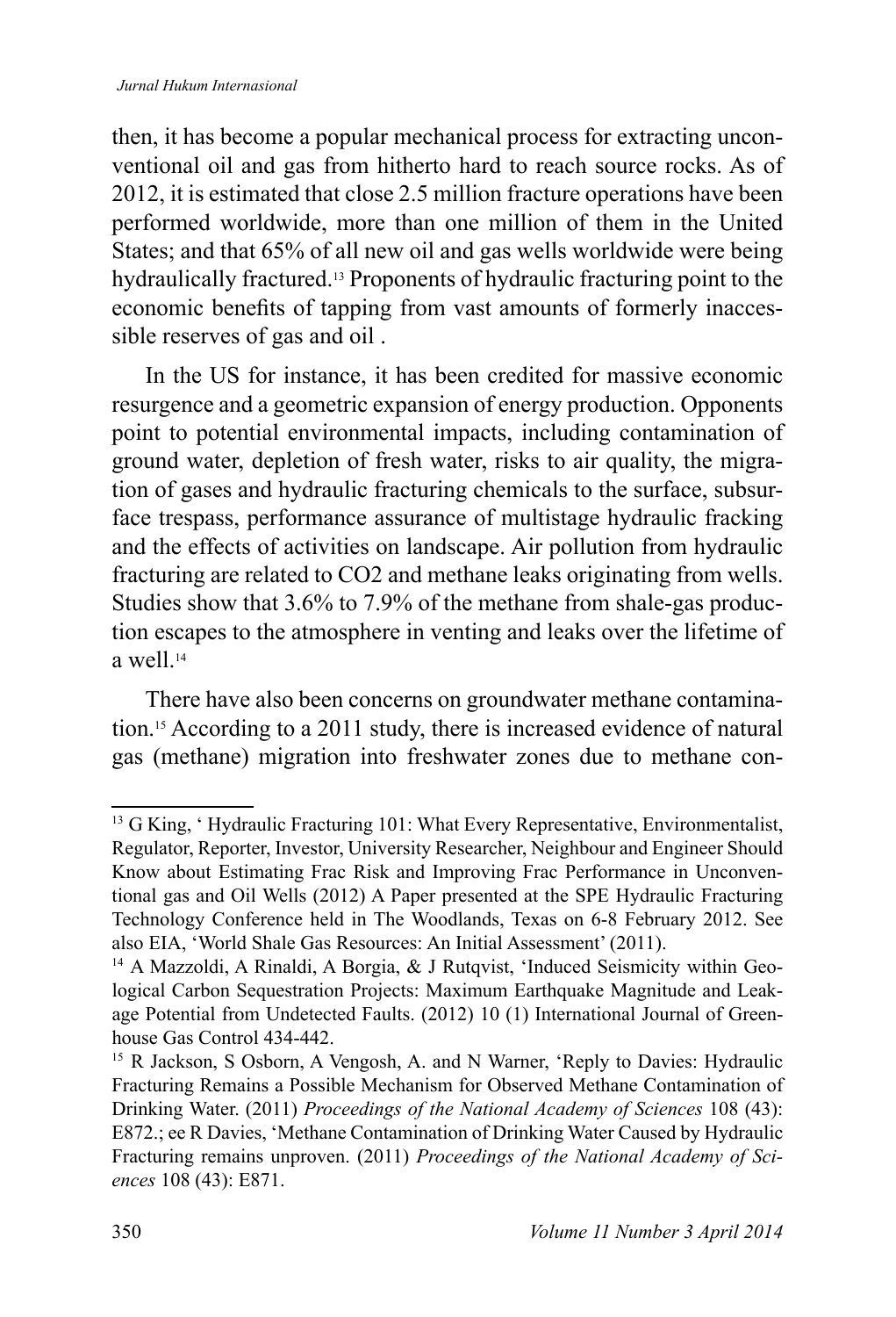tamination stemming from hydraulic fracturing.16 For example in 2006, over 7 million cubic feet  $(200,000 \text{ m}^3)$  of methane were released from a blown gas well in Clark, Wyoming resulting in groundwater contamination. These air and water pollution from fracking come with short and long term health effects. Studies show a rise in respiratory diseases and health concerns in some US communities due to a communitywide exposure to airborne contaminants associated with shale exploration. Some studies also show that most residents of these communities would be diagnosed with cancer at some points in their lives due to the fact that airborne chemicals used during the fracking process, such as benzene and benzene derivatives, naphthalene, methylene chloride, are either carcinogenic or suspected as a human carcinogen to the human body.17 These environmental and health impacts of hydraulic fracking have resulted in a rise in campaigns against the process and in litigation.

Due to the fact that hydraulic fracturing originated in the United States, there have been a plenitude of US environmental litigations on the side effects of hydraulic fracking and on subsurface trespass due to fracking. In the US, there are currently over 20 active lawsuits on contamination of ground water, soil. air and personal injury due to fracking. In most hydraulic fracturing litigation, the Plaintiff brings forward claims based on the torts of trespass, nuisance, negligence and strict liability.<sup>18</sup> Plaintiffs have complained that fluids from an injection dis-

<sup>&</sup>lt;sup>16</sup> S Osborn, A Vengosh, N Warner, and R Jackson, 'Methane contamination of drinking water accompanying gas-well drilling and hydraulic fracturing. (2011) *Proceedings of the National Academy of Sciences* 108 (20): 8172-8176; see also J Lee, 'Hydraulic Fracturing and Safe Drinking Water' (2012) Proceedings of the US Environmental Protection Agency Technical Workshops for the Hydraulic Fracturing Study: Water Resources Management, Arlington, Virginia.

<sup>&</sup>lt;sup>17</sup> J Richenderfer, 'Natural Gas Industry Effects on Water Consumption and Management. (2011) Susquehanna River Basin Commission. 40 p. <http://www.mde.state. md.us/programs/Land/mining/marcellus/Pages/surfacewater.aspx.> accessed April 30, 2013;

see also S Richardson,M Plewa, E Wagner, R Schoeny & D DeMarini, 'Occurrence, Genotoxicity, and Carcinogenicity of Regulated and Emerging Disinfection By-Products in Drinking Water: A Review and Roadmap for Research. (2007) *Mutatation Research* 636 (1-3): 178 242.

<sup>&</sup>lt;sup>18</sup> B Nicholson and B Albrecht, 'Hydraulic Fracturing as a Subsurface Trespass' <http://www.americanbar.org/content/dam/aba/publications/nr\_newsletters/energy/201205\_energy.authcheckdam.pdf> accessed 12 May 2013; see also Keith Luft et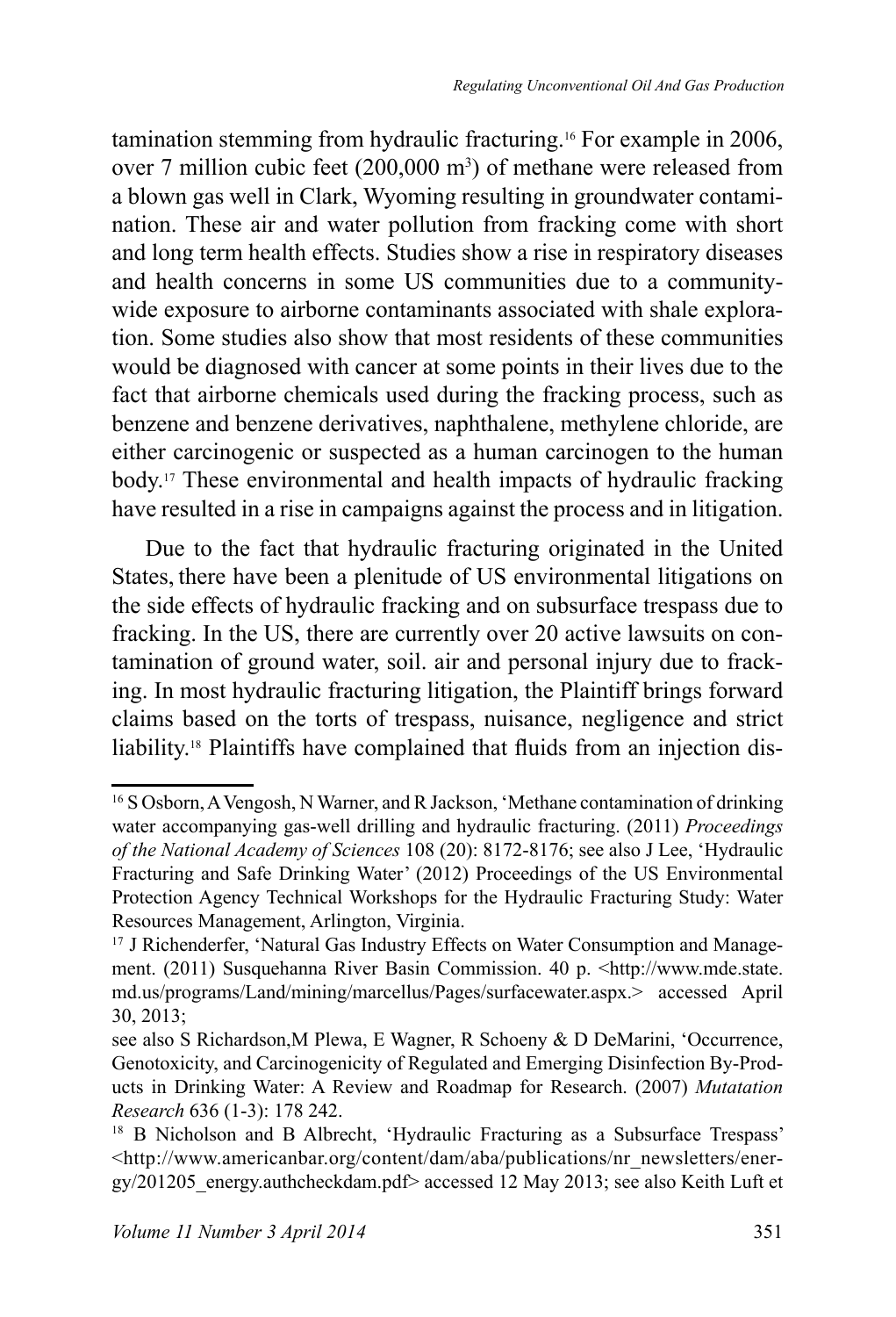posal well on a neighbouring property have intruded into the subsurface of their land.

US courts have generally suggested that recovery in such cases can only be allowed where the Plaintiff is able to establish actual harm. In *Coastal Oil & Gas v. Garza Energy Trust,* 258 S.W.3d 1 (Tex. 2008), the court held that a subsurface invasion due to fracking which results in actual damages could constitute an actionable trespass. Courts in Colorado, Ohio and Oklahoma have also provided similar rulings in *Board of Count Commisioners V Park County Sportmen's Ranch LLP; Chance V BP Chemicals* 77 Ohio St.3d 17, 670 N.E.2d 985*; West Edmond Salt Water Disposal Association V Rosecrans* 226 P.2d 965.

Defendants in the US have tried to put up a defence to such claims by arguing that they have operated pursuant to government-issued permits. In *Railroad Comm'n v. Manziel*, 361 S.W.2d 560 (Tex. 1962), the court explicitly stated that it was not granting operators a "protective cloak"; as such a permit does not preclude all liability for trespass. In the 2011 case of *FPL Farming Ltd. v. Envtl. Processing Sys., L.C.*, 351 S.W.3d 306 (Tex. 2011) the Texas Supreme Court, held that a permit is not a "get-out-of-tort-free card" and as such it is an error to hold that because the Texas Commission on Environmental Quality permitted the injection wells, there was no trespass.

Some companies have also sough to rely on the 'Rule of capture' as a possible defence. The rule of capture provides that if a landowner drills a well on their property, and the well does not trespass onto a neighbour's property, then the landowner is entitled to all the oil or gas produced by his well, even if the well drains oil or gas from beneath his neighbour's property. Simply put,a landowner who extracts or "captures" groundwater, oil, or gas from a well that bottoms within the subsurface of his land acquires absolute ownership of the substance, even if it is drained from the subsurface of another's land.19 . However in *Coastal Oil & Gas v. Garza Energy Trust, it was* held that even though the rule of cap-

al., 'Regulatory and Liability Issues in Horizontal Multi-Stage Fracturing' (2012), 50 Alberta Law Review 403.

<sup>19</sup>The cases of *Ohio Oil Co. v. Indiana,* 177 U.S. 190, 203 (1900); *Acton v. Blundell*, 12 Mees. & W. 324, 354, 152 Eng. Rep. 1223, 1235 (Ex. Ch. 1843); *Kelly v. Ohio Oil Co.,* 49 N.E. 399 (Ohio) illustrate the rule of capture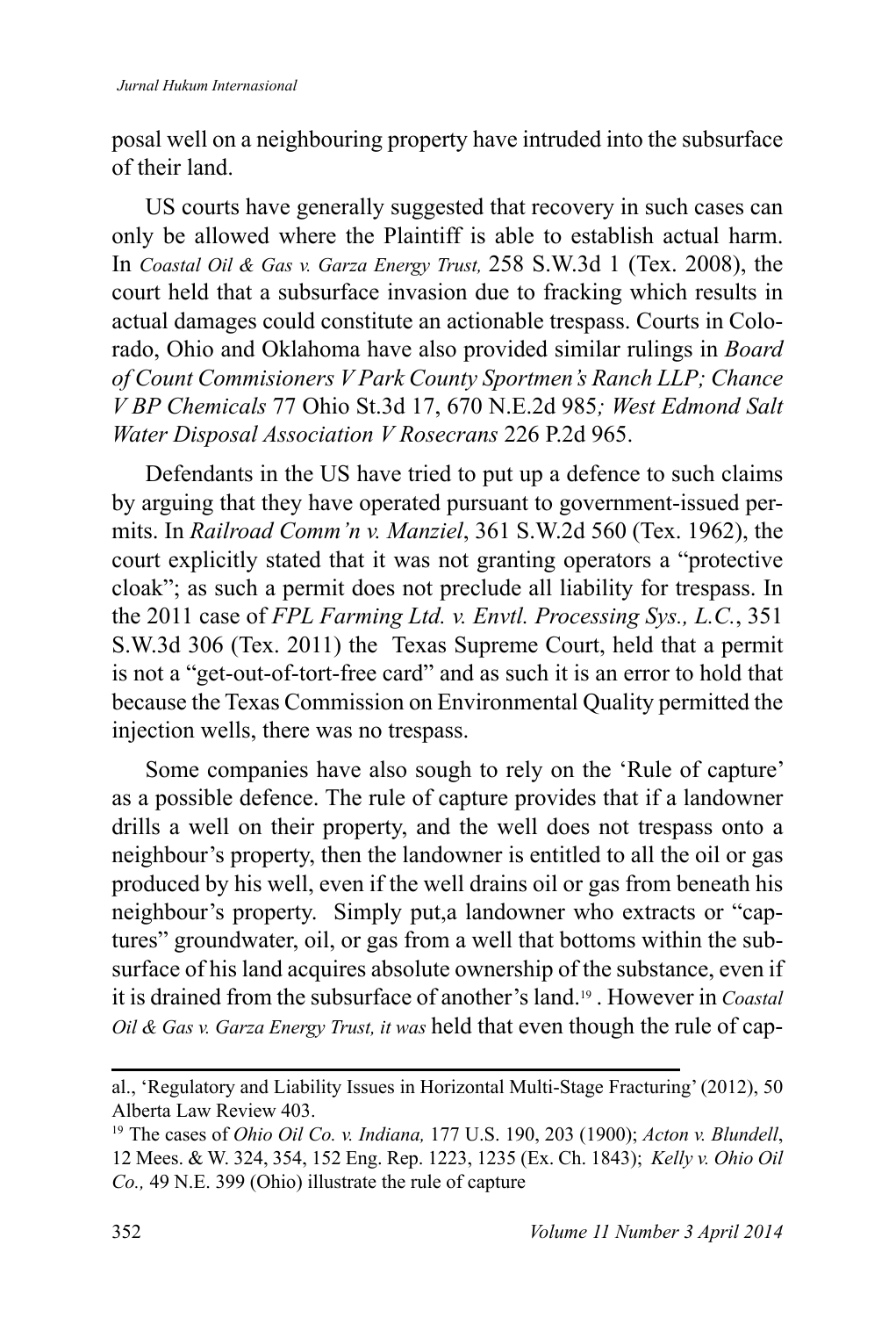ture affords forgiveness for subsurface drainage. It is doubtful whether this rule would protect producers from liability where fracking causes communication between wellbore and a gas storage reservoir.

In the Canadian case of *Ernst V Encana Corp.* (amended statement of claim filed on 21 April 2011), Ms. Jessica Ernst alleged that Encana contaminated her water supply as a result of fracking operations. She claimed that her water is now so contaminated that it can be lit on fire. The lawsuit was therefore filed against Encana, the Alberta Energy Resources Conservation Board, and the Alberta Government for contamination of her property and drinking water due to Encana's fracking program. Causes of action alleged by Ernst against Encana, include negligence, nuisance, strict liability and trespass. The plaintiff sought general damages of \$500,000, special damages of \$100,000, aggravated damages of \$100,000, restitutionary damages of \$1million and punitive and exemplary damages of \$10 million. As of today, judgement has not been given.

The second case was filed by one oil and gas company against another seeking damages for unlawful hydraulic fracturing operations conducted by the latter company. In *Cross Alta Gas Storage and Services v Bonavista Energy Trust* (11 January 21011) Calgary 0901-15314 ( Alta QB), the Plaintiff alleged that in 2001, a natural gas well that had been abandoned since 1980 was fracture-stimulated and put back in production, resulting in unlawful gas production by the defendants. The Plaintiff's claim relies on theories of conversion, unjust enrichment and unlawful interference with economic interests. The Plaintiff sought an order asking the defendant to shut in and abandon the well; general damages in the sum of \$40 million and punitive damages of \$500,000. On 11 January 2011, the Alberta Court of Queen's Bench issued an interim injunction directing that the well be shut-in pending the determination of the suit. The substantive suit however remains undetermined.

These cases demonstrate some of the legal and sustainable development issues that unconventional oil and gas exploration through the hydraulic fracking process has generated. More than ever, communities and landowners are raising concerns on the sustainability of this process, resulting in a plenitude of subsurface intrusion litigations based on the torts of trespass, nuisance, negligence and strict liability.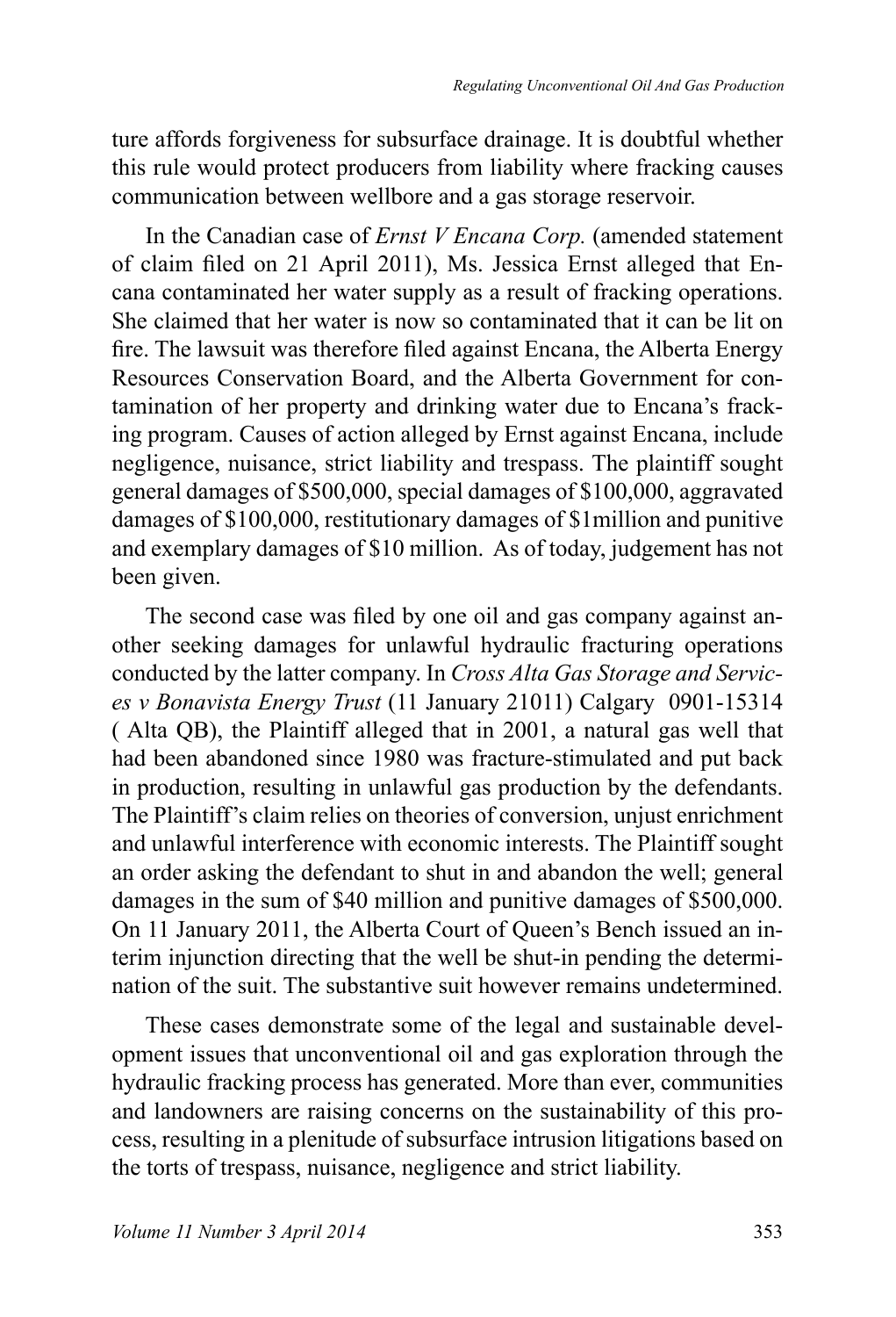tional oil and gas production by reducing the environmental side effects. By establishing a legal framework which is built on a compulsory sustainable development screen for projects, the environmental and health impacts of unconventional oil and gas production could be holistically addressed.

The most commonly cited definition of sustainable development is the definition provided by the Brundtland Commission: 'development that meets the needs of the present without compromising the ability of future generations to meet their own needs'.<sup>20</sup> The idea of sustainable development allows us to balance economic gains with environmental protection, without one conflicting with the other. The concept of sustainable development advocates development that promotes economic development, environmental protection, social development, (which includes the fulfilment of fundamental human rights) in a balanced, mutually supportive and integrated manner.

Some of the health and environmental impacts of hydraulic fracking touch directly on human rights. Without adequate protection for the environment while pursing the economic benefits of unconventional oil and gas production, the human right to health and life would be substantially threatened.<sup>21</sup> Hydraulic fracking projects that pollute the environment pose direct threats to human survival and to the enjoyment of the right to life. The adverse health impacts of hydraulic fracking could also constitute a violation of the right to health.

As such, there is a need for an approach that mainstreams the protection of the right to life and other human rights into the design and execution of unconventional oil and gas projects. Without good health, the ability to enjoy the economic prosperity brought by unconventional

<sup>&</sup>lt;sup>20</sup> The United Nations World Commission on Environment and Development Report (the Brundtland Report) *Our Common Future* (OUP 1987).

 $21$  See also, The Preamble to the Aarhus Convention, which links human rights and environment. It notes that adequate protection of the environment is essential to the enjoyment of basic human rights. UNECE, Aarhus Convention on Access to Information, Public Participation in Decision-Making and Access to Justice in Environmental Matters (Adopted 25 June 1998, entered into force 30 October, 2001) No. 37770 <http://treaties.un.org/doc/Publication/MTDSG/Volume%20II/Chapter%20XXVII/ XXVII-13.en.pdf> (accessed 19 March, 2012).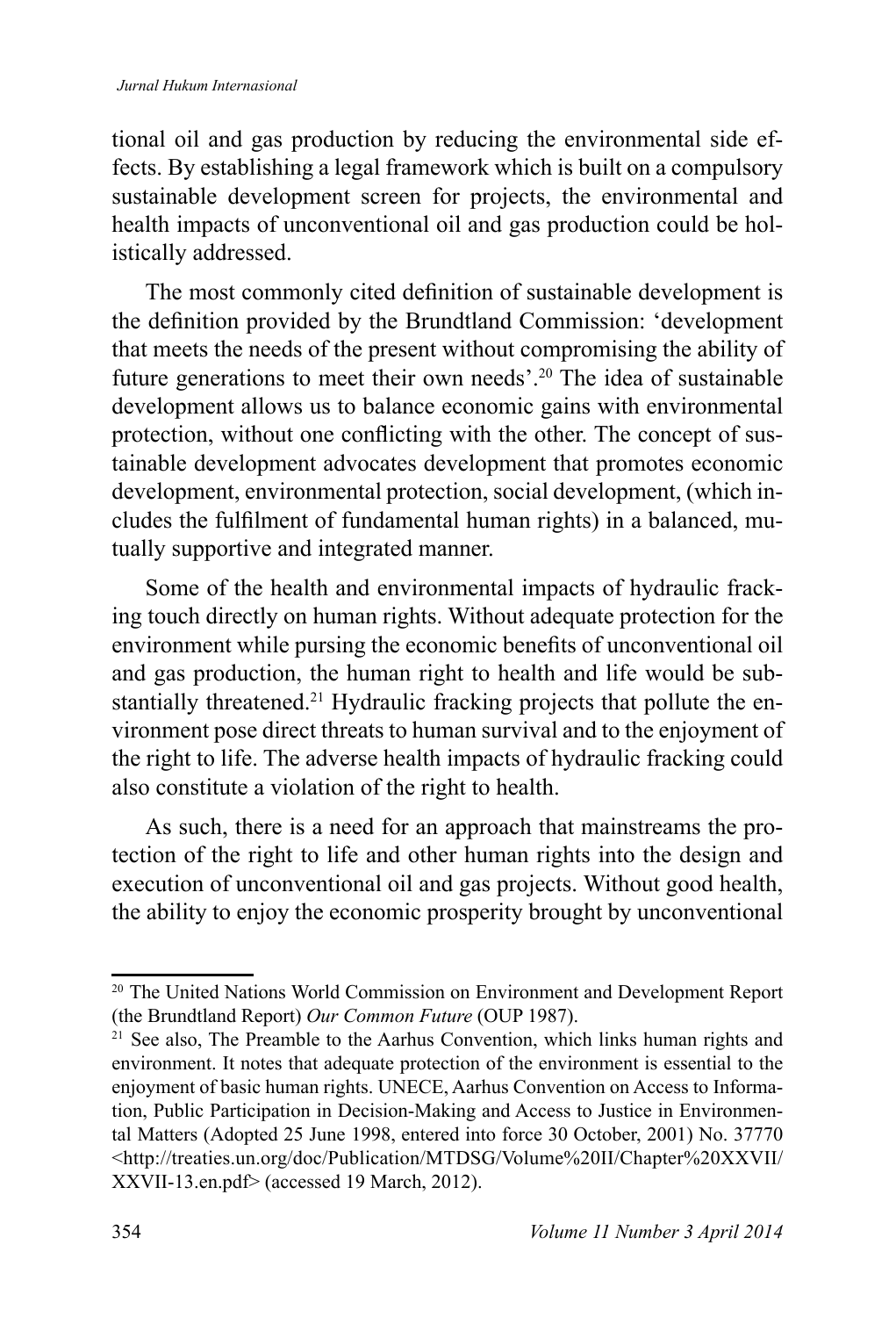oil and gas production would be significantly threatened.<sup>22</sup> Economic growth that is anchored on the respect of the fundamental human rights of citizens is a pre-requisite and a pre-condition for achieving sustainable development.<sup>23</sup> To avoid a trade off between the economic prospects of unconventional oil and gas production and its environmental side effects, there is a need to balance unconventional oil and gas production with the goal of respecting and protecting fundamental human rights.

The indicators for assessing sustainability embody the balancing of the two complementary pursuits that are often portrayed as opposing: economic growth and respect for human rights. It is necessary to expound these indicators as necessary criteria that a project must meet

<sup>&</sup>lt;sup>22</sup> As Herophilus the Physician to Alexander the Great wrote in his often quoted poem: 'When health is absent Wisdom cannot reveal itself, Art cannot become manifest, Strength cannot fight, Wealth becomes useless and intelligence cannot be applied' *Encyclopedia of World Biography Supplement* (Vol. 25, Thomson Gale 2005).

<sup>&</sup>lt;sup>23</sup> Ever since the 1986 *United Nations Declaration on Development* described the lack of attention for the implementation, promotion and protection of civil, political, economic, social and cultural rights as one of the obstacles to development; and that the promotion of, respect for and enjoyment of certain human rights and fundamental freedoms cannot justify the denial of other human rights and fundamental freedoms, many scholars have argued that respect, protection and fulfilment of human rights is crucial to achieving sustainable development. This is the argument that human rights and sustainable development are interdependent and mutually reinforcing concepts. One cannot be achieved without the other. This idea was affirmed at the World Conference on Human Rights in the 1993 Vienna Declaration and Programme of Action, which stated that democracy, development, respect for human rights and fundamental freedoms are interdependent and mutually reinforcing. It was acknowledged that the full enjoyment of human right requires durable economic and social progress, and vice versa: in other words, there cannot be full attainment of human rights without development, nor can there be development without respect for human rights. See also Resolution 1819 of the General Assembly of the Organization of American States which asserts that: "the effective enjoyment of all human rights, including the right to education and the rights of assembly and freedom of expression, as well as full enjoyment of economic, social, and cultural rights, could foster better environmental protection by creating conditions conducive to modification of behavior patterns that lead to environmental degradation, reduction of the environmental impact of poverty and of patterns of unsustainable development…" We support this argument. This paper argues that without explicit safeguards, policies and projects intended to advance economic goals can have serious negative impacts on fundamental human rights.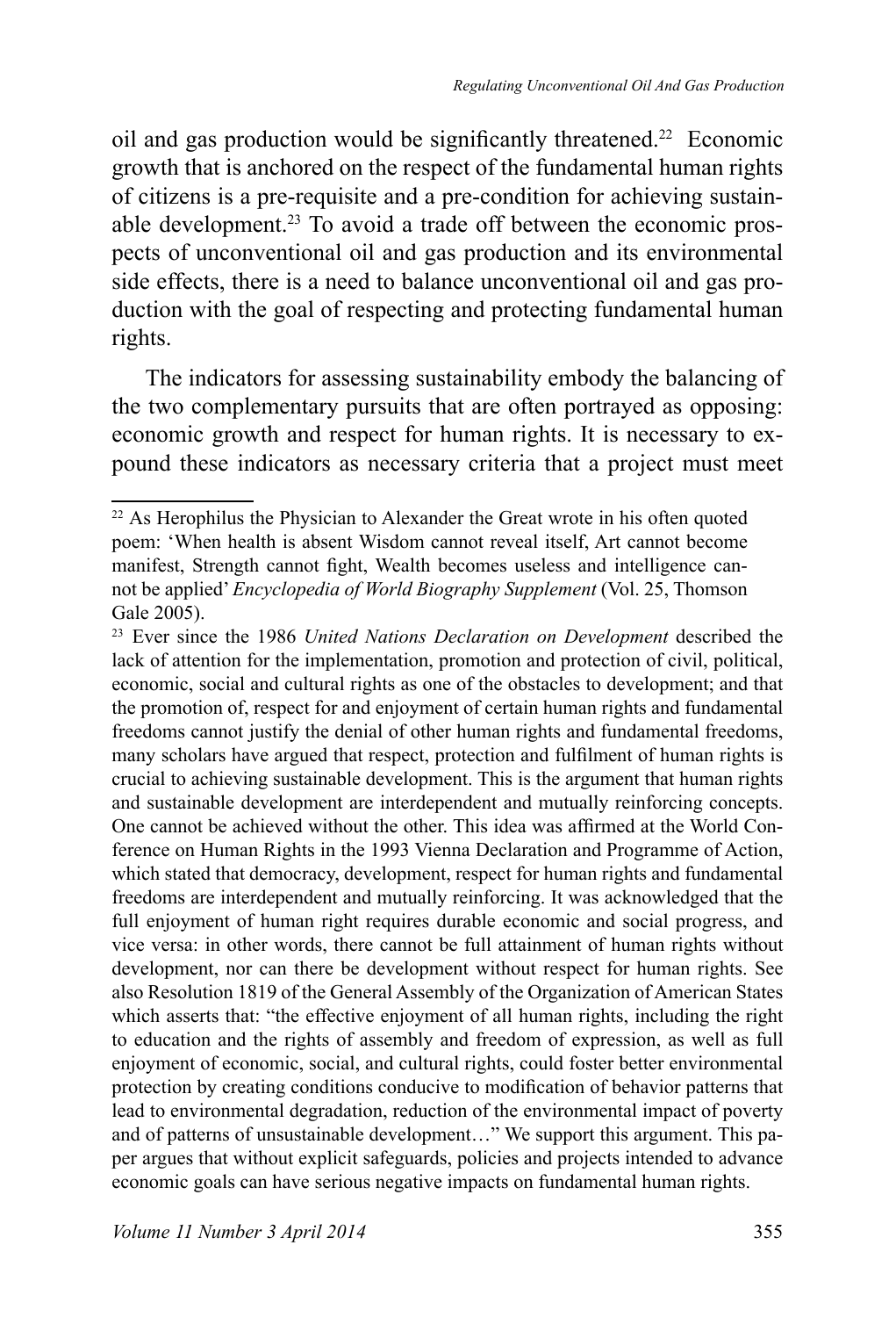before it can be approved under a sustainable development threshold. By exploring the main linkages between projects and their impact on the economic, environmental and social pillars of SD (which includes respect for human rights), countries can design and execute projects that adopt cleaner technologies that could minimize the environmental and health impacts of hydraulic fracking.

#### **IV. SUSTAINABLE SHALE EXPLORATION MATRIX**

During the project planning phases, it is important that companies consider and demonstrate through a comprehensive work plan, how each of the criteria of sustainability will be met and complied with. The work plan must not only be anticipatory by demonstrating how issues of water contamination, waste and effluent discharge and air contamination will be prevented and/or addressed; the work plan must also demonstrate how an exploration project would provide positive long term benefits to residents of the communities where projects will be located.

Examples of factors to be demonstrated under a Sustainability Matrix include:

#### **A. The Economic Criteria**

For a project to be considered sustainable, it should lead to economic growth, financial returns and profits to local entities, increased investments in priority sectors, generation of local employment opportunities, a positive balance of payments.A project must lead to an improvement in economic activities in the host community and should add to the economic development of the country as a whole. Project planners must demonstrate how much economic benefits and contributions an exploration project will provide within a specific period of time.

The economic indicator is a major advantage of unconventional oil and gas production. For example, in 2011 alone, the USA produced 8,500,983 million cubic feet of natural gas from shale gas wells, a value of about \$36 billion, due to shale gas alone. This increase in value produced has resulted in a net increase in employment rate in the US, with employment rate at the end of 2012 at its highest since 1987. Natural gas imports into the US also decreased by 25 percent between 2007 and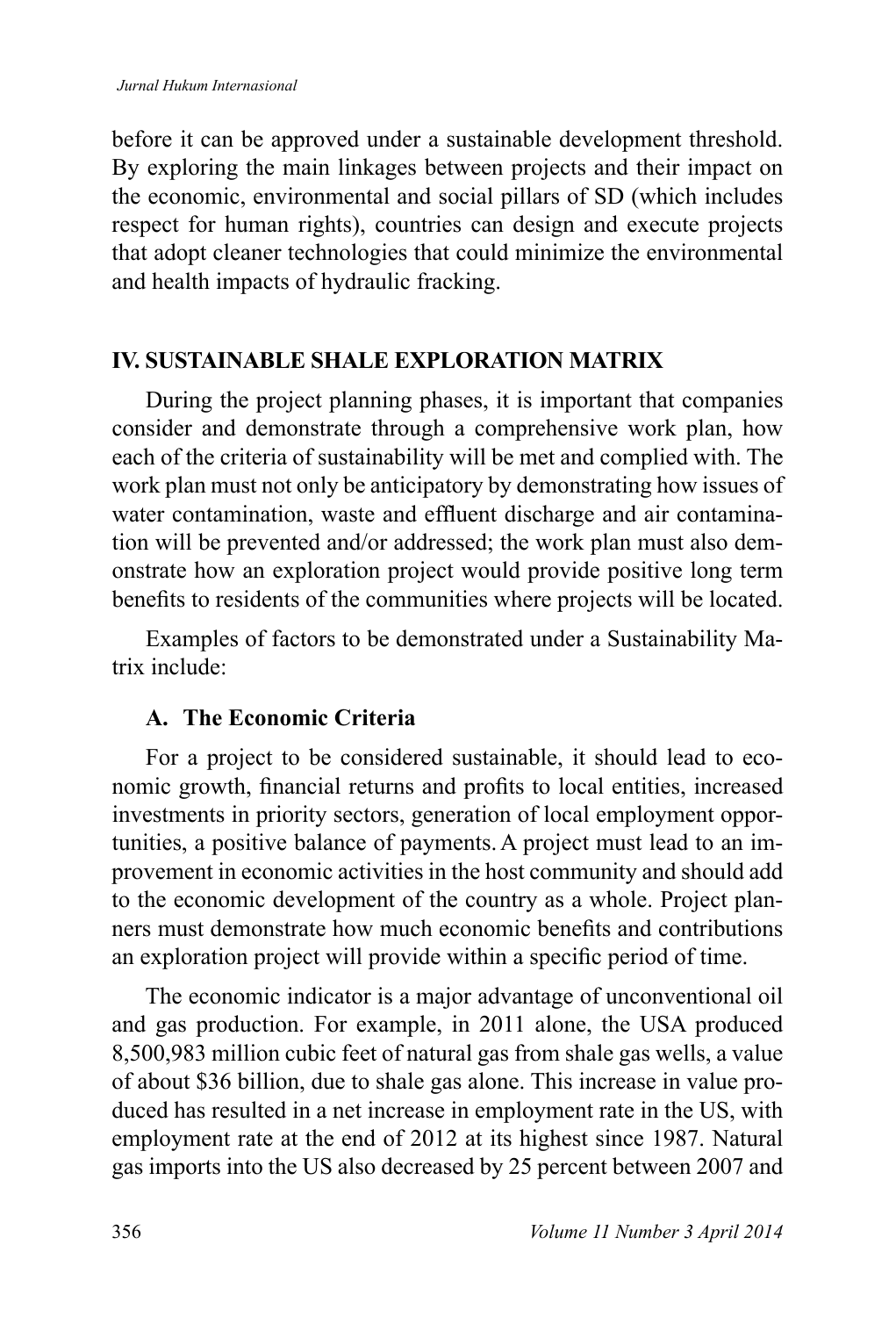2011, while petroleum imports dropped from a high of 29.248 quadrillion Btu in 2005 to 24.740 in 2011. The Energy Information Administration (EIA) predicts with sustained shale gas production, the USA will by 2020 become a net exporter of natural gas.

These figures show that unconventional oil and gas production will undoubtedly contribute to economic activities an growth in countries with commercial deposits.<sup>24</sup> However these economic potentials must be balanced with the other indicators of sustainable development under a sustainable development screen for projects.

# **B. The Social Criteria**

Unconventional oil and gas exploration should result in increased social benefits, equity and improved quality of life in the host community. Examples include non-interference with clean water supply; reduced air and water contamination; adequate disaster response measures to prevent and to mitigate local impacts. Unconventional oil and gas exploration should not worsen water and air conditions in drill sites and communities. Oil production activities must not result in the violation of human rights of the public. As such, any project that produces human rights impacts or does not positively improve the quality of life for residents cannot be adjudged as leading to sustainable development.

The desired outcome under this indicator therefore is that unconventional oil and gas exploration activities must be planned and executed in a manner that they could contribute to the quality of life in the project communities. For example, residents of Karoo in South Africa have resisted shale gas exploration due to the risks associated with production, particularly concerns that fracking could result in water shortage and could worsen already low standard of living in the region.<sup>25</sup> There

<sup>&</sup>lt;sup>24</sup> Estimates of global deposits of Shale Oil range from 2.8 to 3.3 trillion barrels of recoverable oil. There are around 600 known oil shale deposits around the world. Even though Shale Oil deposits can be found in about 33 countries, the United States, Russia and Brazil together account for 86% of the world's resources in terms of shale-oil content. Additional deposits are found in Australia, Indonesia, India, Sweden, Estonia, Jordan, France, Germany, Brazil, Morocco, China, and Southern Mongolia. See EIA, 'World Shale Gas Resources: An Initial Assessment' (2011).

<sup>&</sup>lt;sup>25</sup> In October 2013, more than 200 people marched nearly 3 km to the Shell offices located in the Foreshore are of Cape Town to protest hydraulic fracturing in South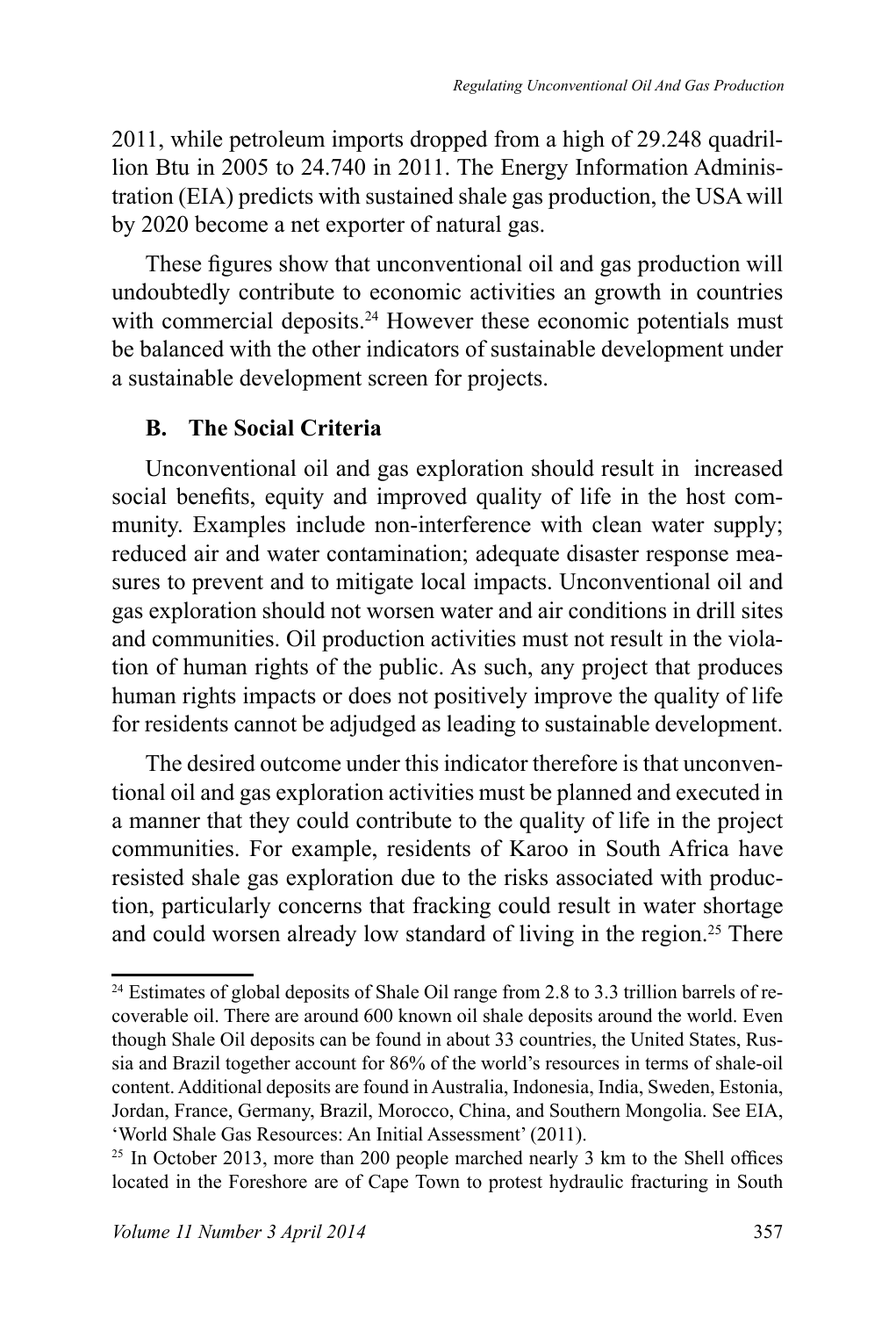are also concerns that the social benefits and employment to be generated may be negligible in terms of actual numbers and overall sustainability. One importance of adopting a coherent sustainability matrix is that it allows governments and local stakeholders the opportunity to ask companies to demonstrate the actual benefits to be created by a project at the planning an approval stages, and to review these figures with the actual local benefits over a given period of time.

#### **C. The Environmental Criteria**

This is arguably the most important criterion of all. Projects should lead to progress in environmental issues, including reduction of methane, CO2 and other green house gases (GHGs), reduced air and water pollution, conservation of local resources, improved health and reduced pressure on local environments. To achieve this, oil companies must invest in cleaner methods of production that could eliminate the risks of methane leakage, water contamination, air pollution and high levels of radioactivity in wastewater.

The desired outcomes are to maintain a sustainable level of nonsaline water use; maintain quality of surface water and non-saline groundwater; conserve resources, minimize waste, prevent pollution, and protect the environment and the public; ensure that the public and the environment are not measurably affected by adverse air quality; maximize economic recovery of reservoir fluids and conservation of gas and to ensure that oil and gas production activities do not compromise public safety.

The above discussed sustainability indicators could be adopted as tools for designing provincial or national shale gas exploration policies for project participants. What these indicators emphasize is the need to balance economic prospects of shale gas exploration methodologies and technologies with the local environmental and social impacts, such

Africa. According to the Treasure Karoo Action Group chief executive Jonathan Deal, the march was intended to show the government that people would not stand for the damage fracking would do to the environment. «We are very concerned about the environmental impact, especially because fracking is not regulated in South Africa". According to Deal, The nation's plans to exploit shale-gas reserves are "indefensible" and will lead to a legal battle, Treasure Karoo Action Group Chief Executive Officer Jonathan Deal said Oct. 16.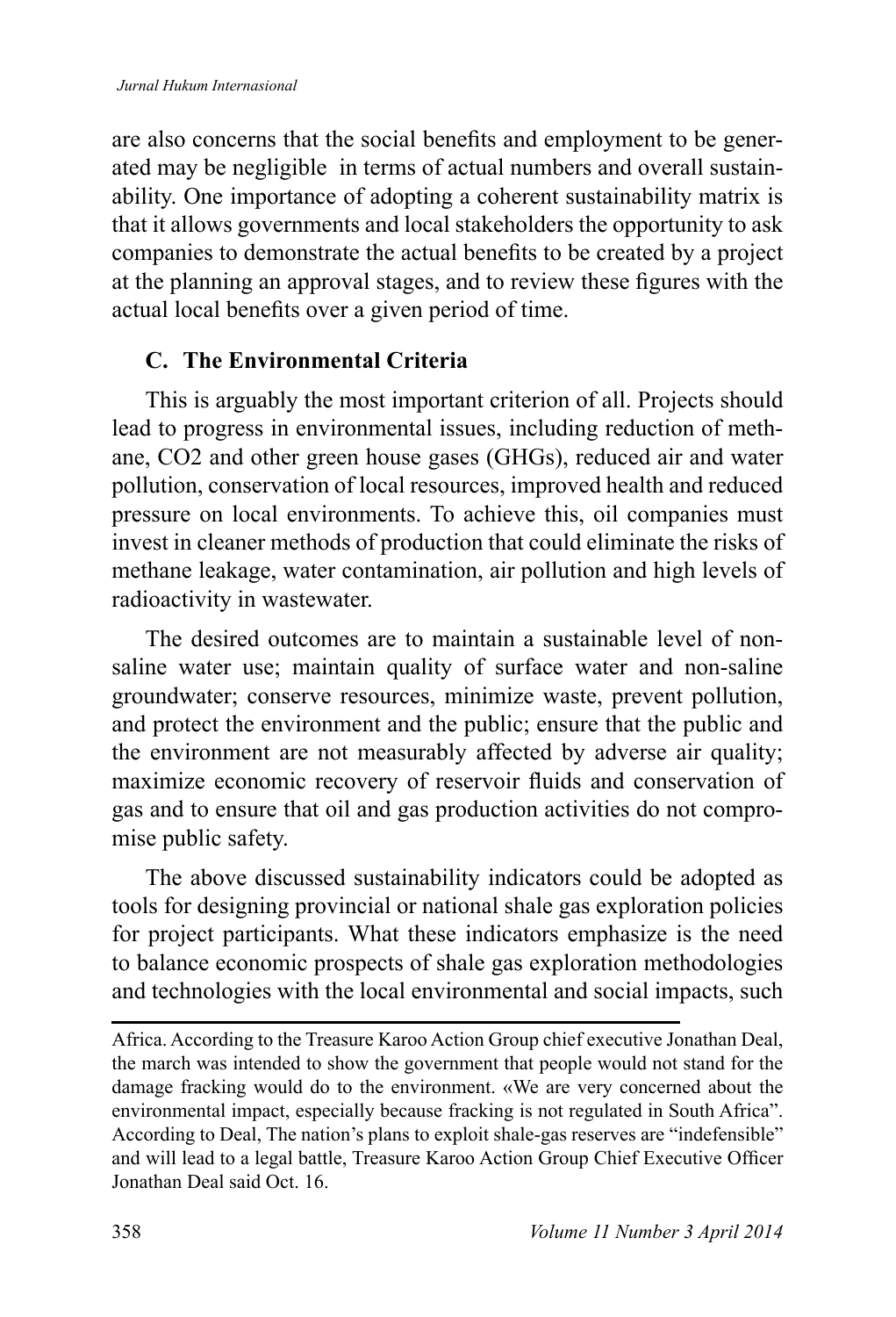that progress on one does not result in problems in the other. In the current economy, it is unrealistic to abandon very promising alternatives to oil production when statistics continue to show how much resource rich countries such as Canada, United States, Australia, Indonesia, South Africa and European countries could benefit from unconventional oil and gas. Adopting a sustainability matrix would however serve as a holistic regulatory response that could enable countries to balance the economic effects with the social and environmental aspects.

An argument could be made for setting international regulatory standards that would ensure that global unconventional oil and gas production are sustainable in the short and long term. Since shale gas exploration has already generated global attention, specifically with more Asian and African countries now designing local plans on how to tap into the shale gas boom, there is a need for a body at the level of national governments to establish international guidelines on sustainable shale gas exploration. To achieve this standardization, there is a need to develop an *International Legal Framework on Unconventional Oil and Gas Production,* that would establish a compulsory sustainable development screen for unconventional oil and gas production activities. Perhaps this framework could be established under the auspices of the United Nations Environment Program or the International Maritime Organization.<sup>26</sup>

Under this framework, oil companies would be required to demonstrate that their project activities will have clear sustainable development benefits through a mandatory Detailed Impact Assessment (DIA). Companies must be required to assess the risk that their project activities will have a severe negative environmental, social and/or economic impact through a *'*Do No Harm' Assessment. This is in line with the United Nations Guiding Principles for the Implementation of the UN "Protect, Respect and Remedy" Framework which calls on companies,

<sup>&</sup>lt;sup>26</sup> While UNEP is an international institution that coordinates United Nations environmental activities, the International Maritime Organization (IMO) is a United Nations specialized agency, with a mandate to promote safe, secure, environmentally sound, efficient and sustainable shipping. Within its environmental mandate, IMO has developed and adopted a range of international instruments to address marine pollution which include the United Nation on Civil Liability for Oil Pollution Damages, 29 November, 1969, 14097 U.N.T.S.355 (entered into force on 14 June 1981).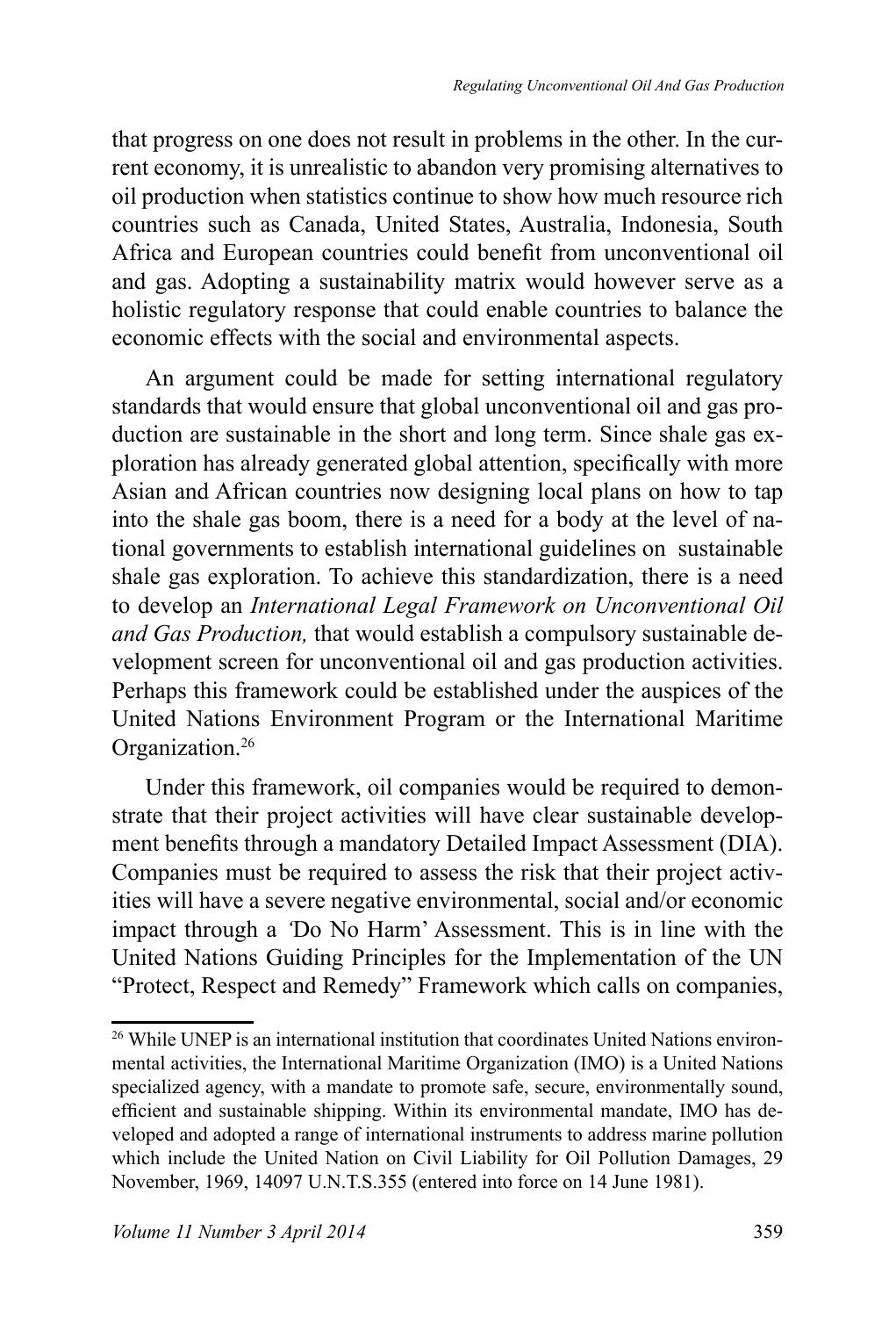business enterprises and multinational corporations to avoid the human rights impacts of projects on host communities.<sup>27</sup>

Though not legally binding, the UN Guiding Principles, provide an authoritative global standard for preventing and addressing the risk of adverse impacts on human rights linked to business activities such as oil production. By adopting a sustainable development screen, projects that fail to satisfy the above sustainable development threshold would be identified and would not be allowed to continue as they could be detrimental to human health and life. Through such screen there would be an increased potential of mitigating and eliminating the high environmental side effects of unconventional oil and gas production such that its enormous economic potentials would not be lost in transit. This is a win-win scenario.

## **V. CONCLUSION**

Despite the enormous economic potentials of producing oil from the world's vast reserves of unconventional sources, the environmental and health effects have continued to generate scepticisms about the short and long term sustainability of this energy source. Apart from concerns and litigations generated in Canada, and the United States, environmental stakeholders in countries such as Indonesia, South Africa, and Mexico continue to question the environmental impacts of shale gas production.

This paper has argued the environmental and social impacts of shale gas exploration could be addressed by establishing mandatory sustainability requirements or matrix that must be complied with by prospective oil and gas companies in project planning and in selecting production technologies and methodologies. The paper has discussed the sustainability matrix as a pre-requisite for attaining a framework for a 'winwin scenario' with regards to the economic and environmental aspects of unconventional oil and gas production.

Through this framework the economic potentials of unconventional

<sup>&</sup>lt;sup>27</sup> J Ruggie, 'Guiding Principles on Business and Human Rights: Implementing the United Nations 'Protect, Respect and Remedy' Framework' (2011) A/HRC/17/31.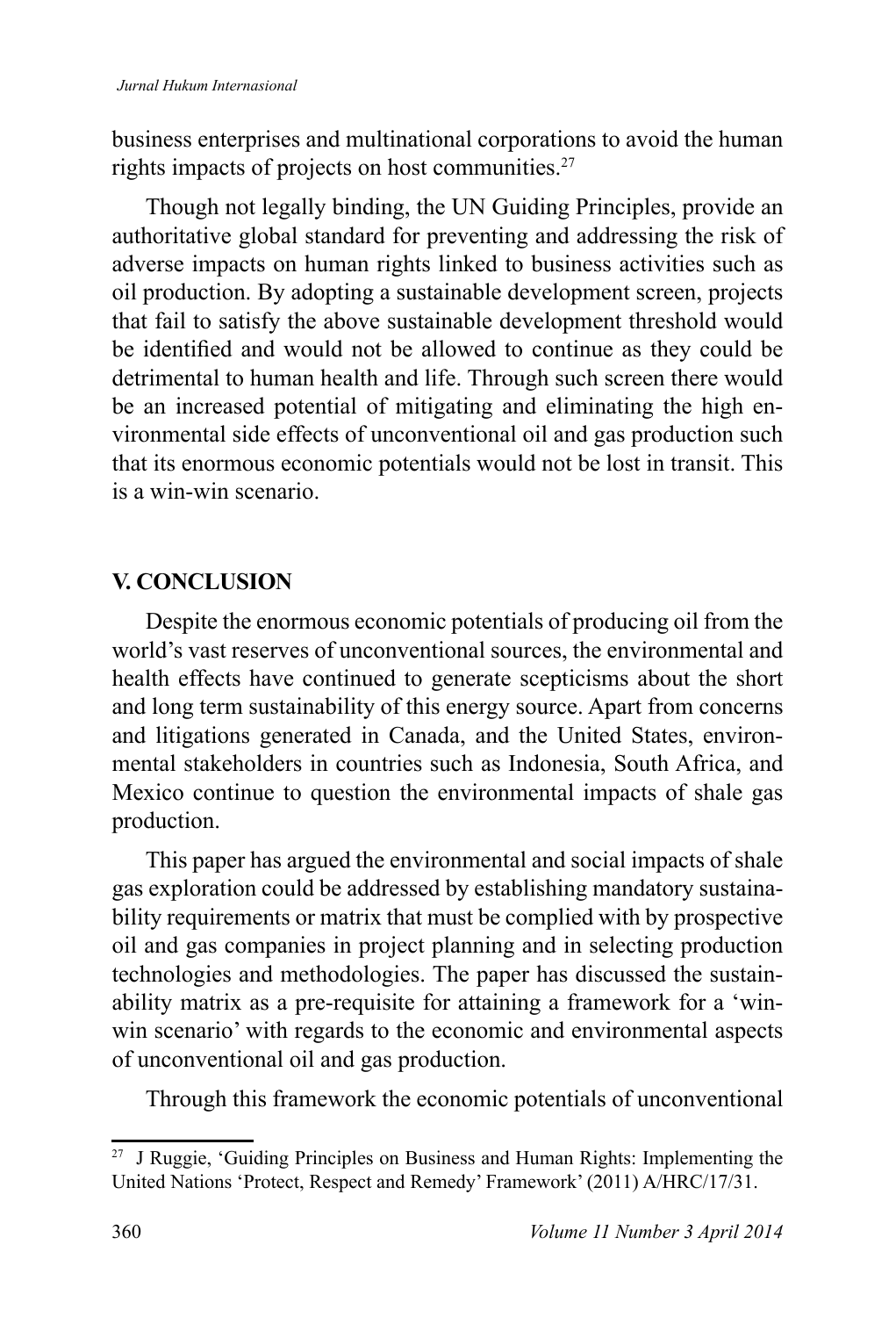oil production could be maximized while minimizing its environmental side effects. By adopting the sustainable development matrix at national and international levels, the economic goals of unconventional oil production could be balanced with environmental and social protection goals, including the protection of fundamental human rights affected by pollution from shale gas exploration sites. An international legal framework will particularly standardize these requirements such that oil companies may be held to the same level of accountability irrespective of whichever country production activities will take place.

Through the sustainable development matrix, oil companies would be required to demonstrate the likely impacts of technologies, processes and procedures adopted for unconventional oil production on the rights and welfare of communities. Companies would also be mandated to adopt international best practices, technologies and internal control mechanisms to ensure that oil and gas production activities do not result in negative health and environmental impacts; and that adequate response measures are put in place in case of such impacts. Arguably this matrix would ensure a drastic reduction in air and ground water contamination that have been associated with sustained hydraulic fracking technologies. It would also ensure that the public and the environment are not measurably affected by oil and gas production activities.

#### **REFERENCES**

- Altun, N. C Hiçyilmaz, J Hwang, A Suat Bağci, & M Kök, 'Oil Shales in the World and Turkey; Reserves, Current Situation and Future Prospects: A Review' (Estonian Academy Publishers 2006 ) 23 (3)
- Chapman, A., 'Core Obligations Related to the Right to Health' in A Chapman, S Russell, eds. *Core Obligations: Building a Framework for Economic, Social and Cultural Rights.* (Intersentia 2002)
- Colborn, T, C Kwiatkowski, K Schultz, K. and M Bachran, 'Natural Gas Operations from a Public Health Perspective' (2011) 17 (5) Human and Ecological Risk Assessment 1039-1056
- Davies, R., 'Methane Contamination of Drinking Water Caused by Hydraulic Fracturing remains unproven. (2011) *Proceedings of the National Academy of Sciences*  108 (43): E871.
- Environmental Protection Agency, "Draft Plan to Study the Potential Impacts of Hydraulic Fracturing on Drinking Water Resources (2012)
- Geny, 'Can Unconventional Gas be a Game Changer in European Gas Markets' (Oxford Energy Institute 2012)